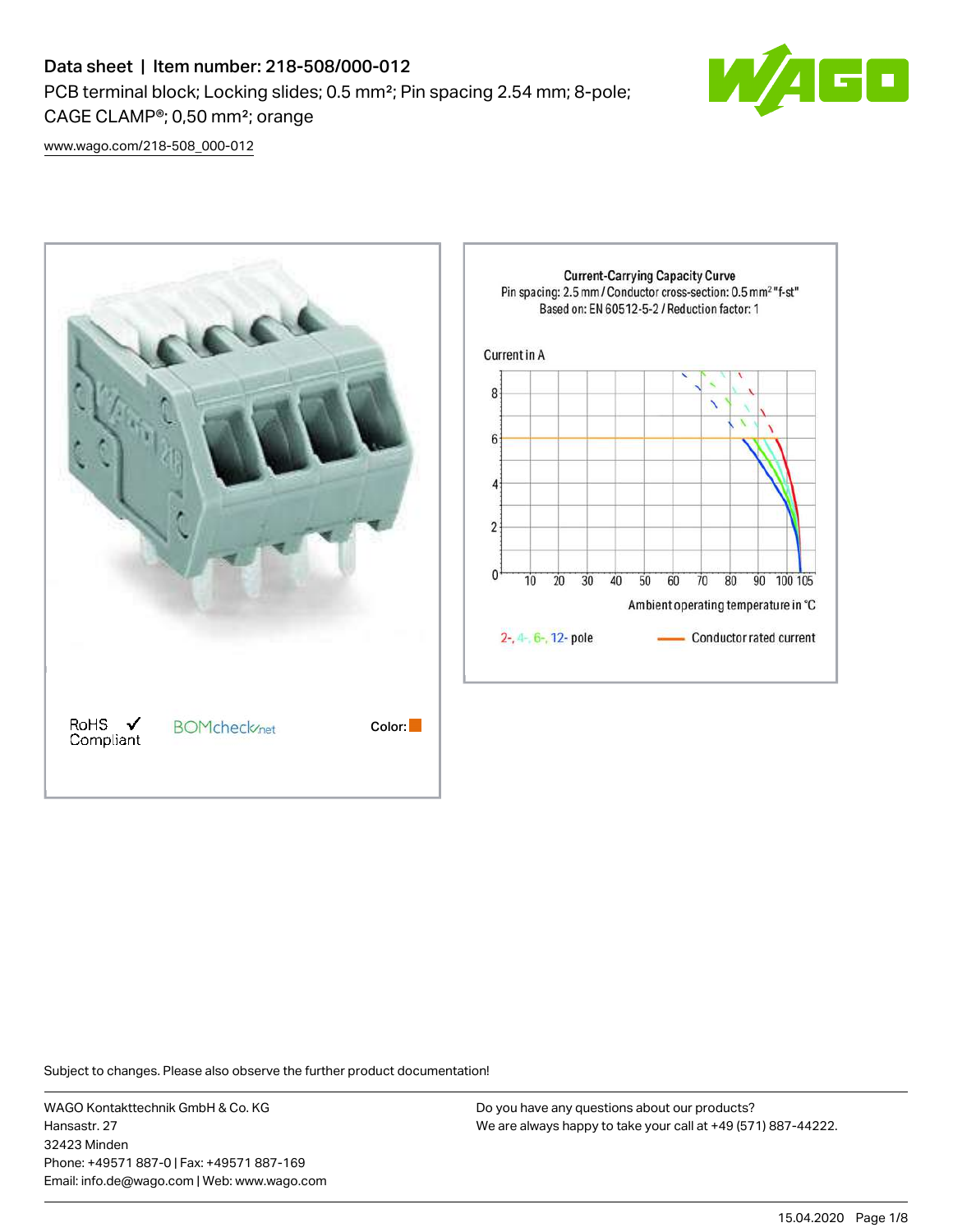



# Item description

- $\blacksquare$ Terminal strips are just 8.1 mm tall and feature an innovative, locking slide-actuated CAGE CLAMP®
- $\blacksquare$ Several clamping units can be held open simultaneously
- $\blacksquare$ Easily terminate stranded conductors in

tight spaces (e.g., bus connectors)

# Data

# Electrical data

### Ratings per IEC/EN 60664-1

| Ratings per                     | IEC/EN 60664-1 |
|---------------------------------|----------------|
| Rated voltage (III / 3)         | 80 V           |
| Rated impulse voltage (III / 3) | $2.5$ kV       |
| Rated voltage (III / 2)         | 160 V          |
| Rated impulse voltage (III / 2) | $2.5$ kV       |

Subject to changes. Please also observe the further product documentation!

WAGO Kontakttechnik GmbH & Co. KG Hansastr. 27 32423 Minden Phone: +49571 887-0 | Fax: +49571 887-169 Email: info.de@wago.com | Web: www.wago.com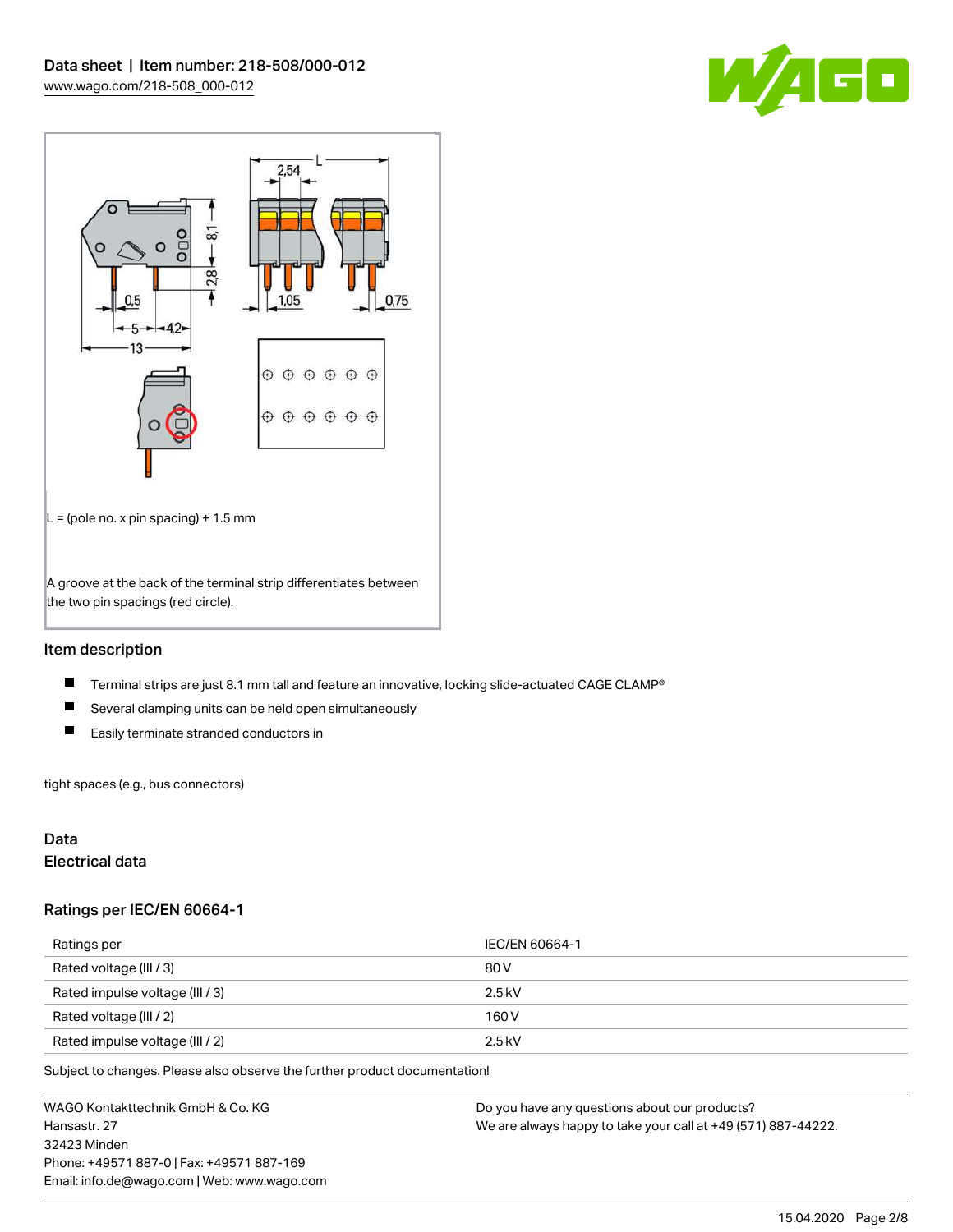[www.wago.com/218-508\\_000-012](http://www.wago.com/218-508_000-012)



| Rated voltage (II / 2)         | 320 V                                                                 |
|--------------------------------|-----------------------------------------------------------------------|
| Rated impulse voltage (II / 2) | 2.5 kV                                                                |
| Rated current                  | 6 A                                                                   |
| Legend (ratings)               | $(III / 2)$ $\triangle$ Overvoltage category III / Pollution degree 2 |

# Approvals per UL 1059

| Rated voltage UL (Use Group B) | 150 V   |
|--------------------------------|---------|
| Rated current UL (Use Group B) |         |
| Approvals per                  | UL 1059 |

# Approvals per CSA

| Rated voltage CSA (Use Group B) | 150 V |
|---------------------------------|-------|
| Rated current CSA (Use Group B) |       |

# Connection data

| Connection technology                                       | CAGE CLAMP                                                               |
|-------------------------------------------------------------|--------------------------------------------------------------------------|
| Actuation type                                              | Slider                                                                   |
| Solid conductor                                             | $0.080.5$ mm <sup>2</sup> / 28  20 AWG                                   |
| Fine-stranded conductor                                     | $0,080,5$ mm <sup>2</sup> / 28  20 AWG                                   |
| Fine-stranded conductor with ferrule with plastic collar    | $0.25$ mm <sup>2</sup>                                                   |
| Fine-stranded conductor with ferrule without plastic collar | $0.25$ mm <sup>2</sup>                                                   |
| Strip length                                                | 56 mm / 0.2 0.24 inch                                                    |
| Conductor entry angle to the PCB                            | $40^{\circ}$                                                             |
| No. of poles                                                | 8                                                                        |
| Total number of connection points                           | 8                                                                        |
| Total number of potentials                                  | 8                                                                        |
| Number of connection types                                  |                                                                          |
| Number of levels                                            |                                                                          |
| Note (conductor cross-section)                              | Terminating 0.75 mm <sup>2</sup> /18 AWG conductors is possible; however |
|                                                             | insulation diameter allows only every other clamping unit to be          |
|                                                             | terminated with this conductor size.                                     |

# Geometrical Data

| Pin spacing | 2.54 mm / 0.1 inch    |
|-------------|-----------------------|
| Width       | 21,82 mm / 0.859 inch |
| Height      | 10,9 mm / 0.429 inch  |

Subject to changes. Please also observe the further product documentation!

| WAGO Kontakttechnik GmbH & Co. KG           | Do you have any questions about our products?                 |
|---------------------------------------------|---------------------------------------------------------------|
| Hansastr. 27                                | We are always happy to take your call at +49 (571) 887-44222. |
| 32423 Minden                                |                                                               |
| Phone: +49571 887-01 Fax: +49571 887-169    |                                                               |
| Email: info.de@wago.com   Web: www.wago.com |                                                               |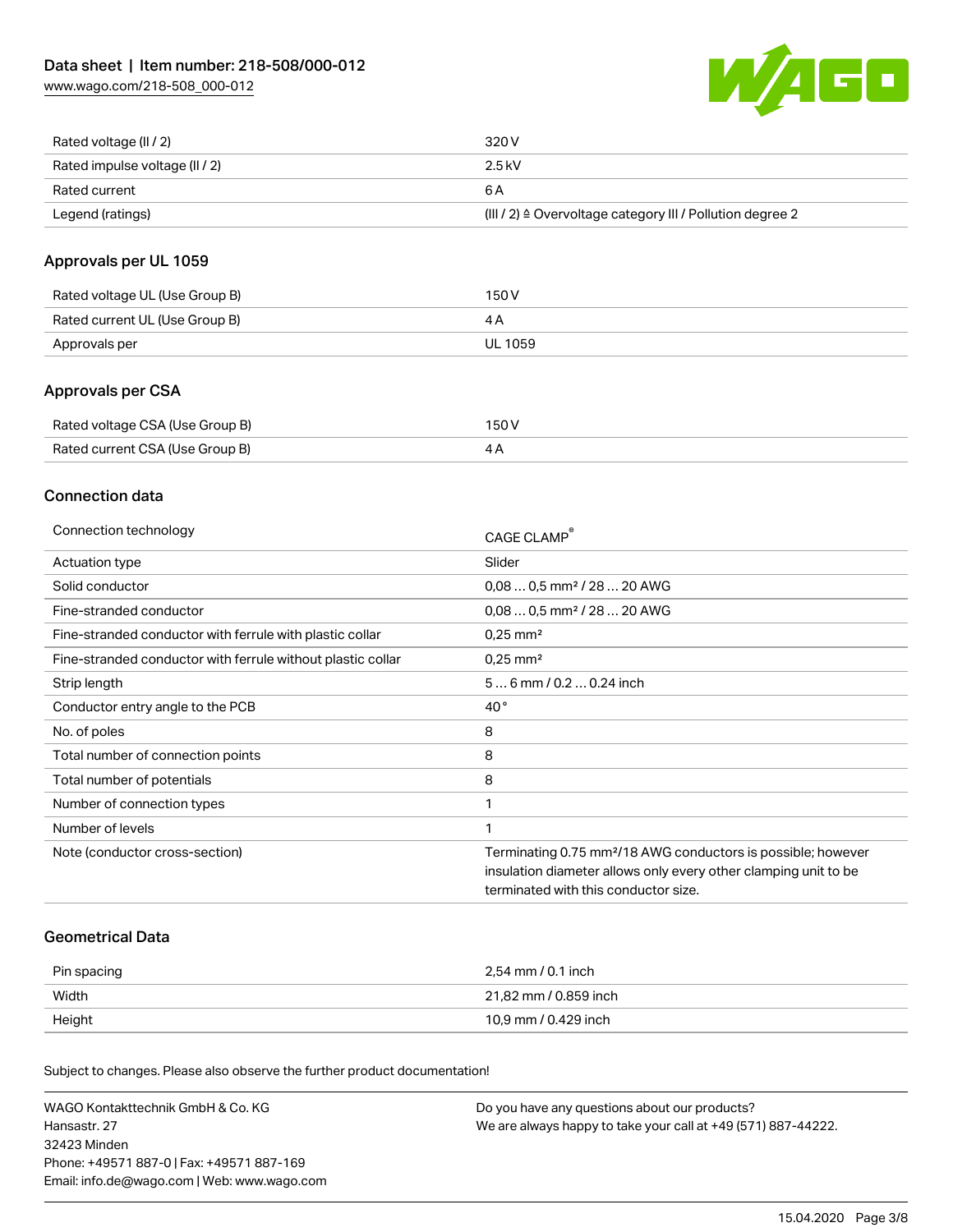[www.wago.com/218-508\\_000-012](http://www.wago.com/218-508_000-012)



| Height from the surface           | 8.1 mm / 0.319 inch        |
|-----------------------------------|----------------------------|
| Depth                             | 13 mm / 0.512 inch         |
| Solder pin length                 | 2.8 mm                     |
| Solder pin dimensions             | $0.5 \times 0.75$ mm       |
| Drilled hole diameter (tolerance) | $1.1$ <sup>(+0,1)</sup> mm |

# PCB contact

| PCB contact                         | тнт                                      |
|-------------------------------------|------------------------------------------|
| Solder pin arrangement              | over the entire terminal strip (in-line) |
| Number of solder pins per potential |                                          |

# Material Data

| Color                       | orange                                 |
|-----------------------------|----------------------------------------|
| Material group              |                                        |
| Insulating material         | Polyamide 66 (PA 66)                   |
| Flammability class per UL94 | V <sub>0</sub>                         |
| Clamping spring material    | Chrome nickel spring steel (CrNi)      |
| Contact material            | Electrolytic copper (E <sub>Cu</sub> ) |
| Contact plating             | tin-plated                             |
| Fire load                   | 0.035 MJ                               |
| Weight                      | 2.7 g                                  |

# Environmental Requirements

| Limit temperature range<br>. | +105 °C<br>-60 |
|------------------------------|----------------|
|------------------------------|----------------|

# Commercial data

| Product Group      | 4 (Printed Circuit) |
|--------------------|---------------------|
| Packaging type     | <b>BOX</b>          |
| Country of origin  | PL                  |
| <b>GTIN</b>        | 4044918878418       |
| Customs Tariff No. | 85369010000         |

# Approvals / Certificates

# Country specific Approvals

Email: info.de@wago.com | Web: www.wago.com

|              |                                                                            |                                                               | Certificate |
|--------------|----------------------------------------------------------------------------|---------------------------------------------------------------|-------------|
| Logo         | Approval                                                                   | Additional Approval Text                                      | name        |
|              | Subject to changes. Please also observe the further product documentation! |                                                               |             |
|              | WAGO Kontakttechnik GmbH & Co. KG                                          | Do you have any questions about our products?                 |             |
| Hansastr, 27 |                                                                            | We are always happy to take your call at +49 (571) 887-44222. |             |
| 32423 Minden |                                                                            |                                                               |             |
|              | Phone: +49571 887-0   Fax: +49571 887-169                                  |                                                               |             |

15.04.2020 Page 4/8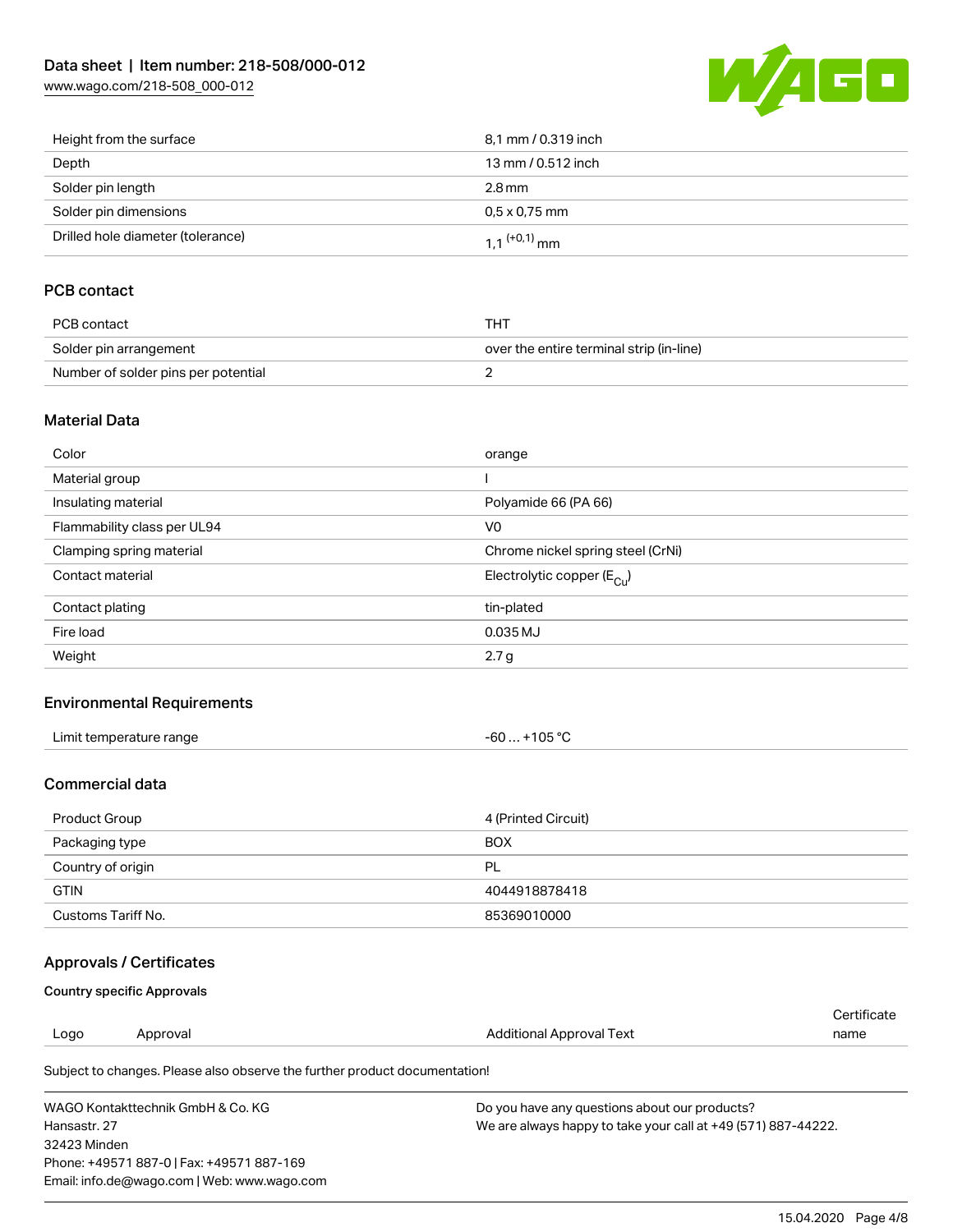



**CSA** DEKRA Certification B.V. C22.2 No. 158 1565656

### UL-Approvals

|                                    |                               |                                 | Certificate |
|------------------------------------|-------------------------------|---------------------------------|-------------|
| Logo                               | Approval                      | <b>Additional Approval Text</b> | name        |
|                                    | UL                            | <b>UL 1059</b>                  | 20190630-   |
| $\Box$<br>$\overline{\phantom{a}}$ | UL International Germany GmbH |                                 | E45172      |

# Counterpart

# Compatible products

### Marking accessories

Phone: +49571 887-0 | Fax: +49571 887-169 Email: info.de@wago.com | Web: www.wago.com

|                                   | Item no.: 210-331/254-202<br>Marking strips; as a DIN A4 sheet; MARKED; 1-16 (400x); Height of marker strip: 2.3 mm/0.091 in; Strip                                |                                                               | www.wago.com/210-331             |  |
|-----------------------------------|--------------------------------------------------------------------------------------------------------------------------------------------------------------------|---------------------------------------------------------------|----------------------------------|--|
|                                   | length 182 mm; Horizontal marking; Self-adhesive; white                                                                                                            |                                                               | $/254 - 202$                     |  |
|                                   | Item no.: 210-331/254-204                                                                                                                                          |                                                               | www.wago.com/210-331             |  |
|                                   | Marking strips; as a DIN A4 sheet; MARKED; 17-32 (400x); Height of marker strip: 2.3 mm/0.091 in; Strip<br>length 182 mm; Horizontal marking; Self-adhesive; white |                                                               | /254-204                         |  |
|                                   | Item no.: 210-331/254-206                                                                                                                                          |                                                               |                                  |  |
|                                   | Marking strips; as a DIN A4 sheet; MARKED; 33-48 (400x); Height of marker strip: 2.3 mm/0.091 in; Strip<br>length 182 mm; Horizontal marking; Self-adhesive; white |                                                               | www.wago.com/210-331<br>/254-206 |  |
|                                   | Item no.: 210-331/254-207                                                                                                                                          |                                                               | www.wago.com/210-331             |  |
|                                   | Marking strips; as a DIN A4 sheet; MARKED; 1-48 (100x); Height of marker strip: 2.3 mm/0.091 in; Strip<br>length 182 mm; Horizontal marking; Self-adhesive; white  |                                                               | /254-207                         |  |
| ferrule                           |                                                                                                                                                                    |                                                               |                                  |  |
|                                   | Item no.: 216-131                                                                                                                                                  |                                                               | www.wago.com/216-131             |  |
|                                   | Ferrule; Sleeve for 0.25 mm <sup>2</sup> / AWG 24; uninsulated; electro-tin plated                                                                                 |                                                               |                                  |  |
|                                   | Item no.: 216-151                                                                                                                                                  |                                                               |                                  |  |
|                                   | Ferrule; Sleeve for 0.25 mm <sup>2</sup> / AWG 24; uninsulated; electro-tin plated                                                                                 |                                                               | www.wago.com/216-151             |  |
|                                   | Item no.: 216-301                                                                                                                                                  |                                                               |                                  |  |
|                                   | Ferrule; Sleeve for 0.25 mm <sup>2</sup> / AWG 24; insulated; electro-tin plated; yellow                                                                           |                                                               | www.wago.com/216-301             |  |
|                                   | Subject to changes. Please also observe the further product documentation!                                                                                         |                                                               |                                  |  |
| WAGO Kontakttechnik GmbH & Co. KG |                                                                                                                                                                    | Do you have any questions about our products?                 |                                  |  |
| Hansastr, 27                      |                                                                                                                                                                    | We are always happy to take your call at +49 (571) 887-44222. |                                  |  |
| 32423 Minden                      |                                                                                                                                                                    |                                                               |                                  |  |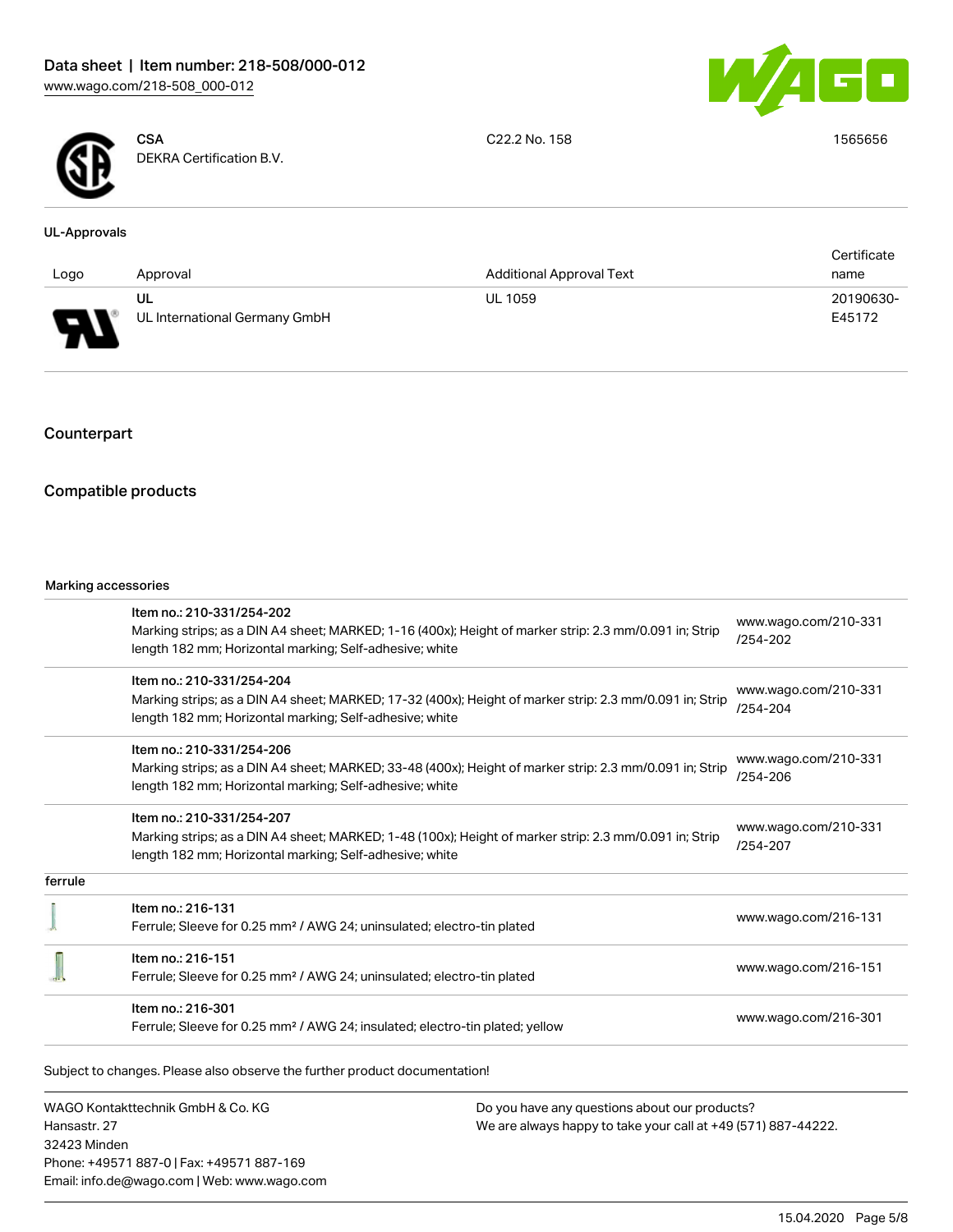

[www.wago.com/216-321](http://www.wago.com/216-321)

### Item no.: 216-321

Ferrule; Sleeve for 0.25 mm² / AWG 24; insulated; electro-tin plated; yellow

| tools            |                                                                                                           |             |                      |          |
|------------------|-----------------------------------------------------------------------------------------------------------|-------------|----------------------|----------|
|                  | Item no.: 210-648<br>Operating tool; Blade: 2.5 x 0.4 mm; with a partially insulated shaft; angled; short |             | www.wago.com/210-648 |          |
|                  |                                                                                                           |             |                      |          |
|                  | Item no.: 210-719                                                                                         |             |                      |          |
|                  | Operating tool; Blade: 2.5 x 0.4 mm; with a partially insulated shaft                                     |             | www.wago.com/210-719 |          |
| check            |                                                                                                           |             |                      |          |
|                  | Item no.: 735-500                                                                                         |             | www.wago.com/735-500 |          |
|                  | Test pin; 1 mm Ø; with solder connection for test wire                                                    |             |                      |          |
| <b>Downloads</b> |                                                                                                           |             |                      |          |
|                  | <b>Documentation</b>                                                                                      |             |                      |          |
|                  | <b>Additional Information</b>                                                                             |             |                      |          |
|                  | Technical explanations                                                                                    | Apr 3, 2019 | pdf                  | Download |
|                  |                                                                                                           |             | 3.6 MB               |          |

#### CAD data

| 2D/3D Models 218-508/000-012         | URL | Download |
|--------------------------------------|-----|----------|
| <b>PCB Design</b>                    |     |          |
| Symbol and Footprint 218-508/000-012 | URL | Download |

CAx data for your PCB design, consisting of "schematic symbols and PCB footprints", allow easy integration of the WAGO component into your development environment.

### Supported formats:

- $\blacksquare$ Accel EDA 14 & 15
- $\blacksquare$ Altium 6 to current version
- $\blacksquare$ Cadence Allegro
- П **DesignSpark**
- П Eagle Libraries
- $\blacksquare$ KiCad
- $\blacksquare$ Mentor Graphics BoardStation
- П Mentor Graphics Design Architect
- П Mentor Graphics Design Expedition 99 and 2000

Subject to changes. Please also observe the further product documentation!

WAGO Kontakttechnik GmbH & Co. KG Hansastr. 27 32423 Minden Phone: +49571 887-0 | Fax: +49571 887-169 Email: info.de@wago.com | Web: www.wago.com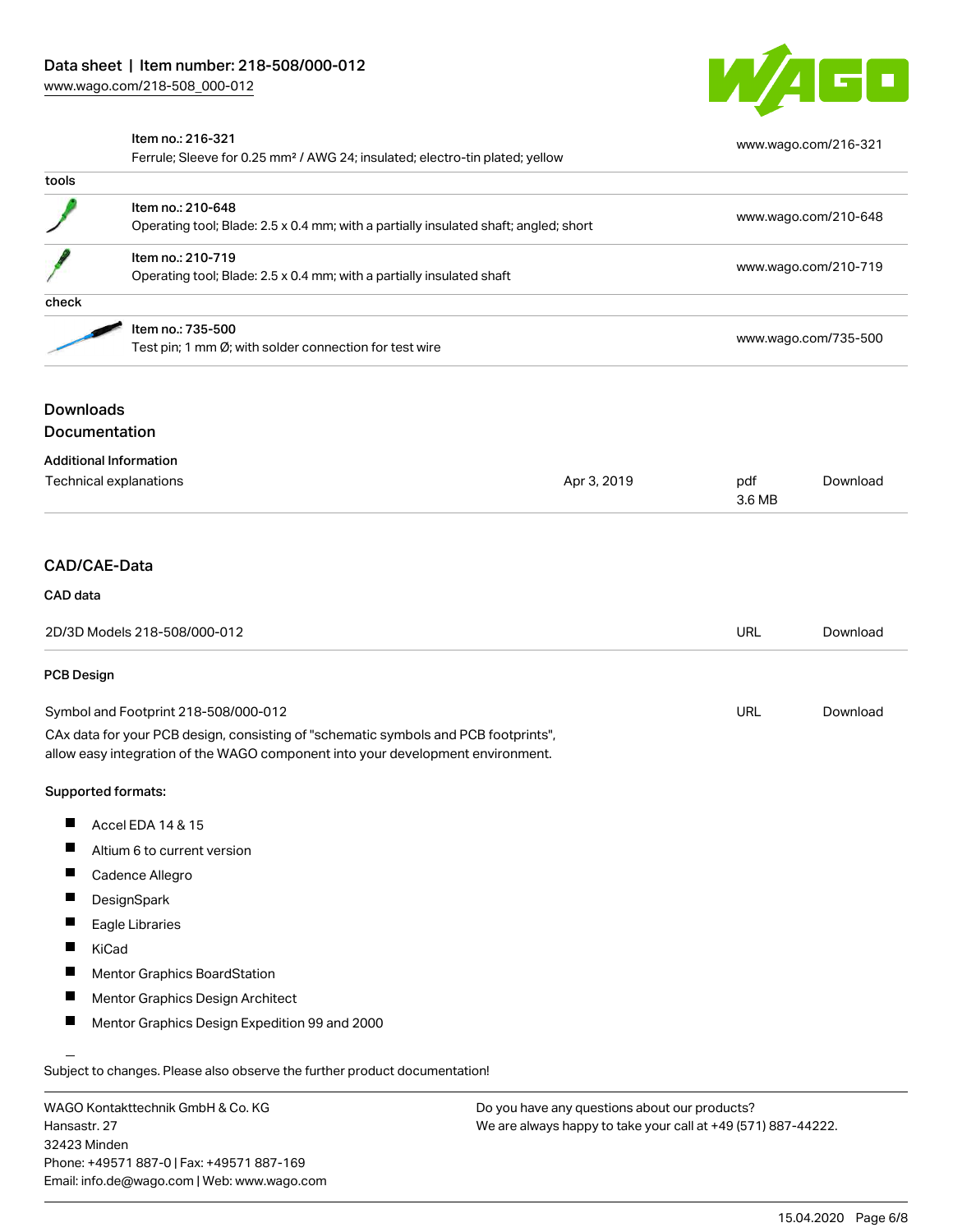

- $\blacksquare$ OrCAD 9.X PCB and Capture
- $\blacksquare$ PADS PowerPCB 3, 3.5, 4.X, and 5.X
- $\blacksquare$ PADS PowerPCB and PowerLogic 3.0
- $\blacksquare$ PCAD 2000, 2001, 2002, 2004, and 2006
- П Pulsonix 8.5 or newer
- П **STL**
- $\blacksquare$ 3D STEP
- $\blacksquare$ TARGET 3001!
- $\blacksquare$ View Logic ViewDraw
- П Quadcept
- $\blacksquare$ Zuken CadStar 3 and 4
- $\blacksquare$ Zuken CR-5000 and CR-8000

PCB Component Libraries (EDA), PCB CAD Library Ultra Librarian

# Installation Notes

### Conductor termination



Terminating stranded conductors in confined spaces requires a great deal of patience, unless you use the new 218 Series PCB Terminal Strips. The clamping units of these strips can be held open during termination process via integrated locking slide.



Terminating 0.75 mm² (18 AWG) conductors is possible; however, insulation diameter allows only every other clamping unit to be terminated with this conductor size.



Conductor termination: To momentarily open the clamping unit, use screwdriver and then insert a stripped conductor. To open clamping unit for an extended period, move locking slide toward conductor entry hole. Then fully insert stripped conductor and move locking slide back to original position (also possible to perform with fingernail).

Subject to changes. Please also observe the further product documentation!

WAGO Kontakttechnik GmbH & Co. KG Hansastr. 27 32423 Minden Phone: +49571 887-0 | Fax: +49571 887-169 Email: info.de@wago.com | Web: www.wago.com